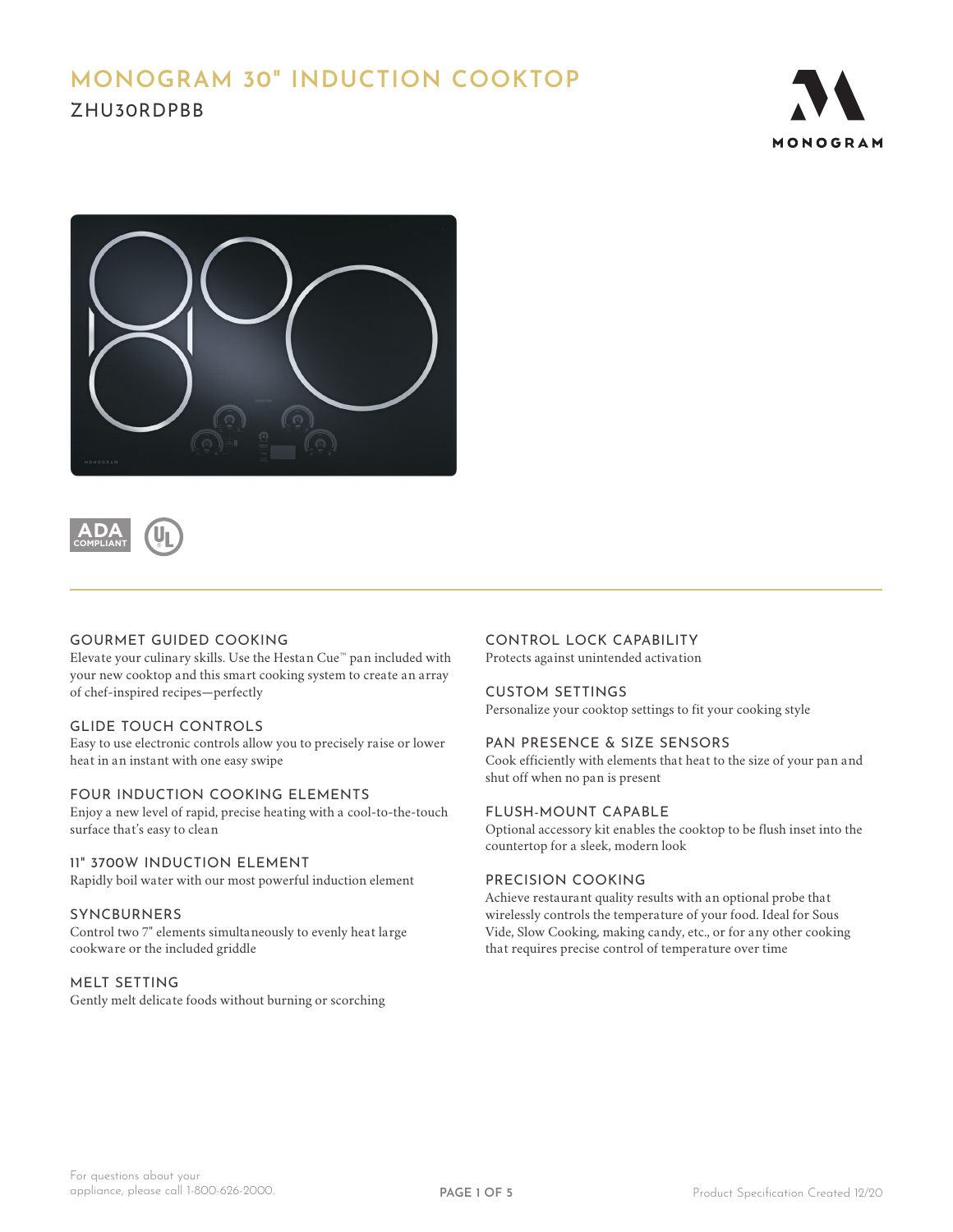

## **OVERALL DIMENSIONS**



#### **SPECIFICATIONS**

| Overall Width                       | 29 3/4" (75.6 cm)                        |
|-------------------------------------|------------------------------------------|
| Overall Depth                       | 20 7/8" (53.0 cm)                        |
| Overall Height                      | 4 5/8" (11.8 cm)                         |
| Cut-out Width                       | 28 1/2" (72.4 cm)                        |
| Cut-out Depth                       | 19 5/8" (49.9 cm)                        |
| Conduit Length                      | 48" (122 cm)                             |
| Electrical Rating                   | 7400W at 240V/60Hz<br>6400W at 208V/60Hz |
| Recommended Circuit<br>Breaker Size | 40 Amps                                  |
| Net Weight                          | 45 lbs. (20.4 kg)                        |
| Approx. Shipping Weight             | 51 lbs. (23.1 kg)                        |

#### **OPTIONAL ACCESSORIES**

| Precision Cooking Kit | IXPROBE1        |
|-----------------------|-----------------|
| Flush-Mount Kit       | IXFLUSHI        |
| Griddle               | <b>JXGRIDLI</b> |

#### **ATTENTION ELECTRICIAN:**

This cooktop is provided with a 48" flexible conduit and must be hard wired (direct wired) into an approved junction box and be properly grounded. It is not permitted to use a "plug and receptacle" type installation on this cooktop.

Use a two-wire, three conductor 208/240 VAC, 60 Hertz electrical system. A white (neutral) wire is not needed for this cooktop

For more details refer to the installation instructions for this product.







Dimensions in parentheses are in centimeters unless otherwise noted. Actual product dimensions may vary due to manufacturing tolerances.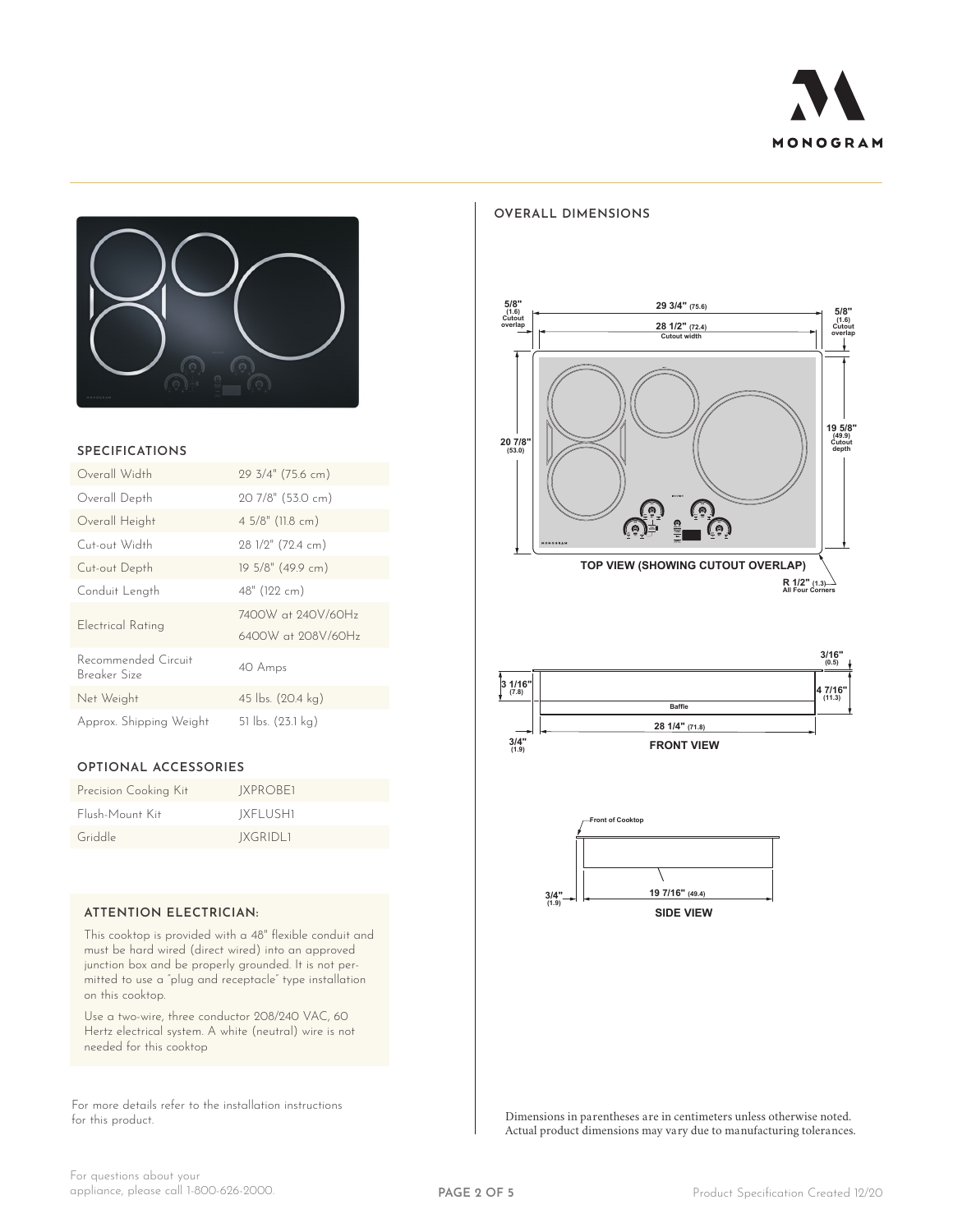

#### **INSTALLATION**



#### **HELPFUL TIPS**

- A Wall coverings, countertop and cabinets surrounding cooktop must be able to withstand temperatures of up to 200ºF.
- B Minimum 30" clearance from countertop to unprotected overhead surfaces, when no ventilation hood or microwave oven is installed.
- C When using a ventilation hood or microwave oven above the cooktop, see hood or microwave installation instructions for minimum overhead clearance dimensions.
- D Minimum 15" of clearance from countertop to nearest overhead surface on both sides of cooktop. Make sure to include any lighting rail covers in calculation.
- E Minimum 2" distance from edge of cutout to nearest adjacent side wall below upper cabinets.
- $E$  Install an approved junction box where it can be easily reached through the front of the cabinet where the cooktop is located. IMPORTANT: For serviceability, the junction box must be located where it will allow considerable slack in the 48" long conduit.
- G Maximum 13" depth of unprotected overhead surfaces, when no ventilation hood or microwave oven is installed.
- $H$  For Americans with Disabilities Act (ADA) forward approach installation: Minimum 5" clearance between the top of the countertop and the enclosure. The enclosure must be made of at least 1/4" thick wood material, and must have an access panel installed in order to provide access to the junction box and hold-down brackets, and to allow for service of the cooktop.

For more details refer to the installation instructions for this product.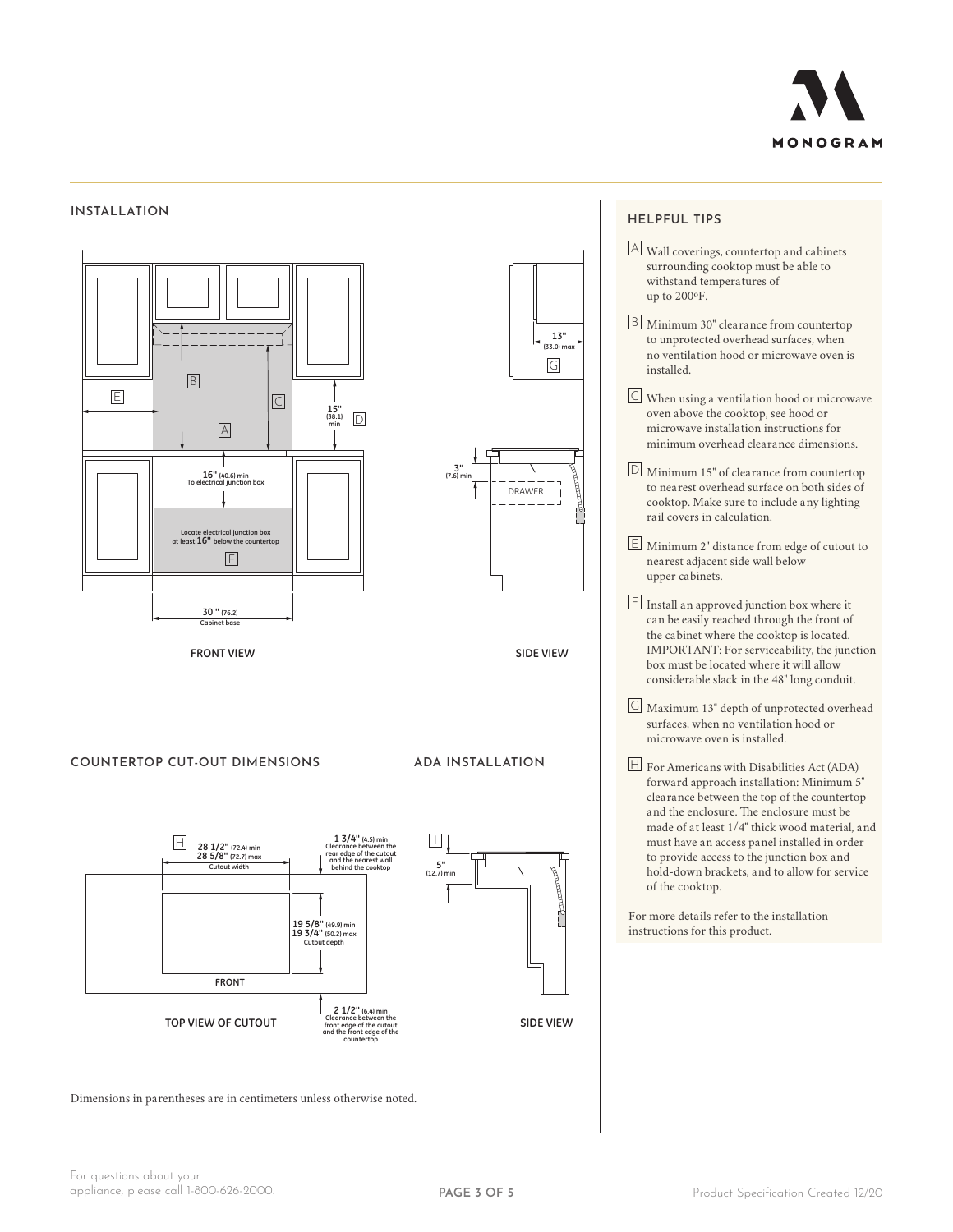



Dimensions in parentheses are in centimeters unless otherwise noted. For more details, refer to the installation instructions for this product on Monogram.com.

## **ELEC. cooktop**

- specific wall ovens as labeled on **cooktop** this unit. A Note this cooktop is only approved for installation above
- B Warming drawers are approved for installation below only certain specified cooktop models. See the label attached to the top of the warming drawer or underside of the cooktop for approved combinations.
- $\boxed{\subset}$  When installing this cooktop above a single wall oven, do not install the baffle.
- D Maintain a minimum distance of 31-1/4" from the top surface of the countertop to the wall oven platform to ensure that the cooktop and wall oven do not interfere with each other (see picture).
- $E$  The cooktop platform must be a minimum height of 4-3/4" from the floor to ensure that the handle does not hit the floor when the door is opened.
- $F$  Junction box location for wall oven (may also be located in adjacent cabinet).
- **cooktop** G Electrical connection for cooktop must be located in an accessible adjacent location to the right (may also be located in adjacent cabinet).
- $H$  When installing the cooktop above a warming drawer, a solid barrier must be installed at least 5" from the top of the countertop. Use any solid material such as 1/4" thick plywood. Allow at least a 2" air gap between the front of the barrier and the inside of the cabinet and at least 1/4" air gap between the barrier and the top of the warming drawer.

For more details refer to the installation instructions for this product